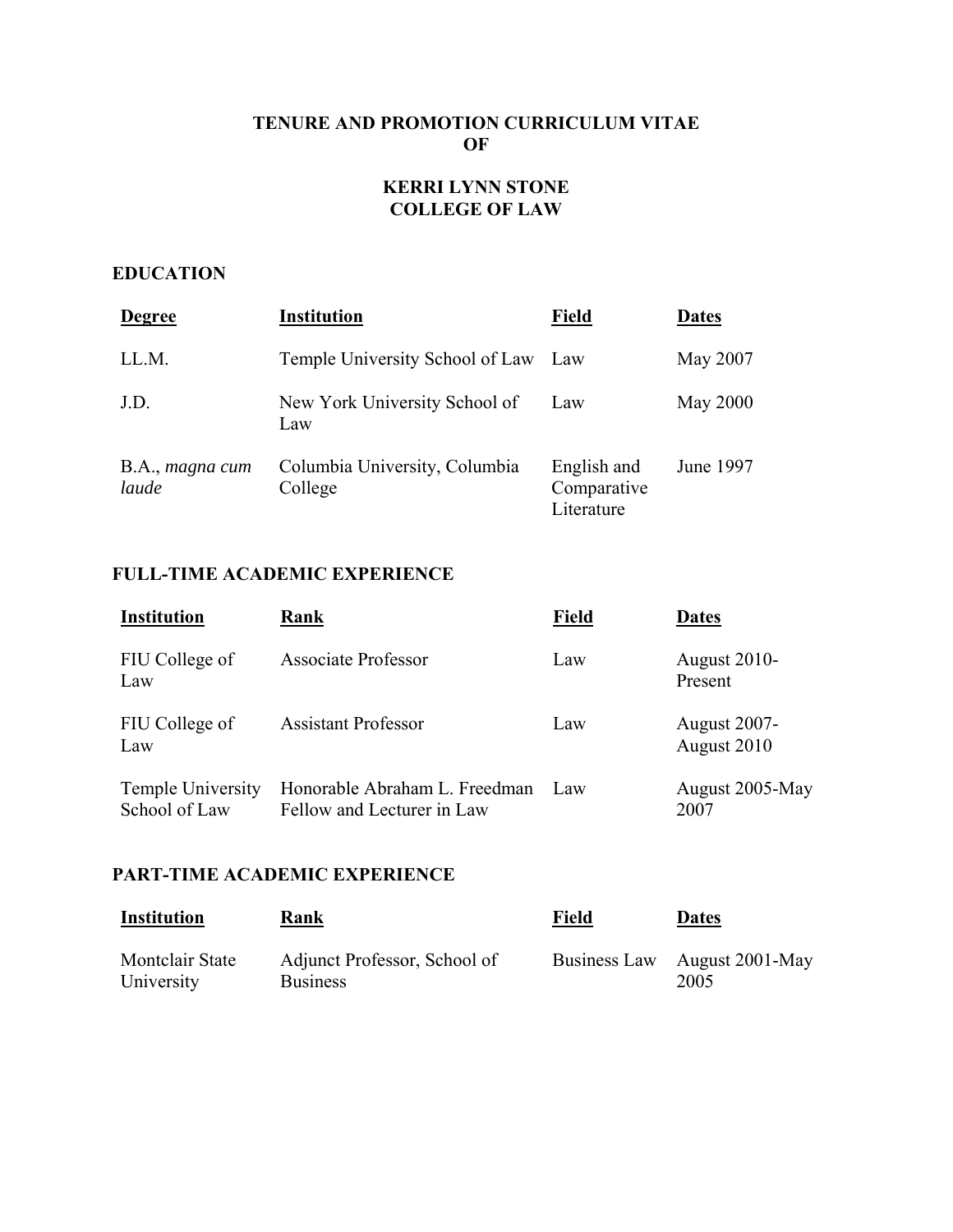## **NON-ACADEMIC EXPERIENCE**

| <b>Place of Employment</b>                                                                                                               | <b>Title</b>                                                                        | <b>Dates</b>                        |
|------------------------------------------------------------------------------------------------------------------------------------------|-------------------------------------------------------------------------------------|-------------------------------------|
| The Hon. Maryanne Trump Barry,<br>United States Court of Appeals for<br>the Third Circuit, Newark, NJ                                    | Law Clerk                                                                           | September 2002-<br>September 2003   |
| The Hon. Julio M. Fuentes, United<br>States Court of Appeals for the<br>Third Circuit, Newark, NJ                                        | Law Clerk                                                                           | September 2001-<br>September 2002   |
| The Hon. Michael H. Dolinger,<br><b>United States District Court</b><br>Southern District of New York<br>(Magistrate Judge) New York, NY | Law Clerk                                                                           | September 2000-<br>September 2001   |
| Proskauer Rose, LLP, New York,<br>NY.                                                                                                    | Associate Attorney, Labor<br>and Employment<br>Department; Litigation<br>Department | September 2003-<br><b>July 2005</b> |
|                                                                                                                                          | Summer Associate                                                                    | Summer 1999                         |
| Kaye Scholer, LLP, New York,<br>NY                                                                                                       | Summer Associate                                                                    | Summer 1998                         |

## **EMPLOYMENT RECORD AT FIU**

| Rank                                   | <b>Dates</b>            |
|----------------------------------------|-------------------------|
| Associate Professor of Law with Tenure | August 2012-Present     |
| Associate Professor of Law             | August 2010-Present     |
| Assistant Professor of Law             | August 2007-August 2010 |

## **PUBLICATIONS IN DISCIPLINE**

## **Books**

N/A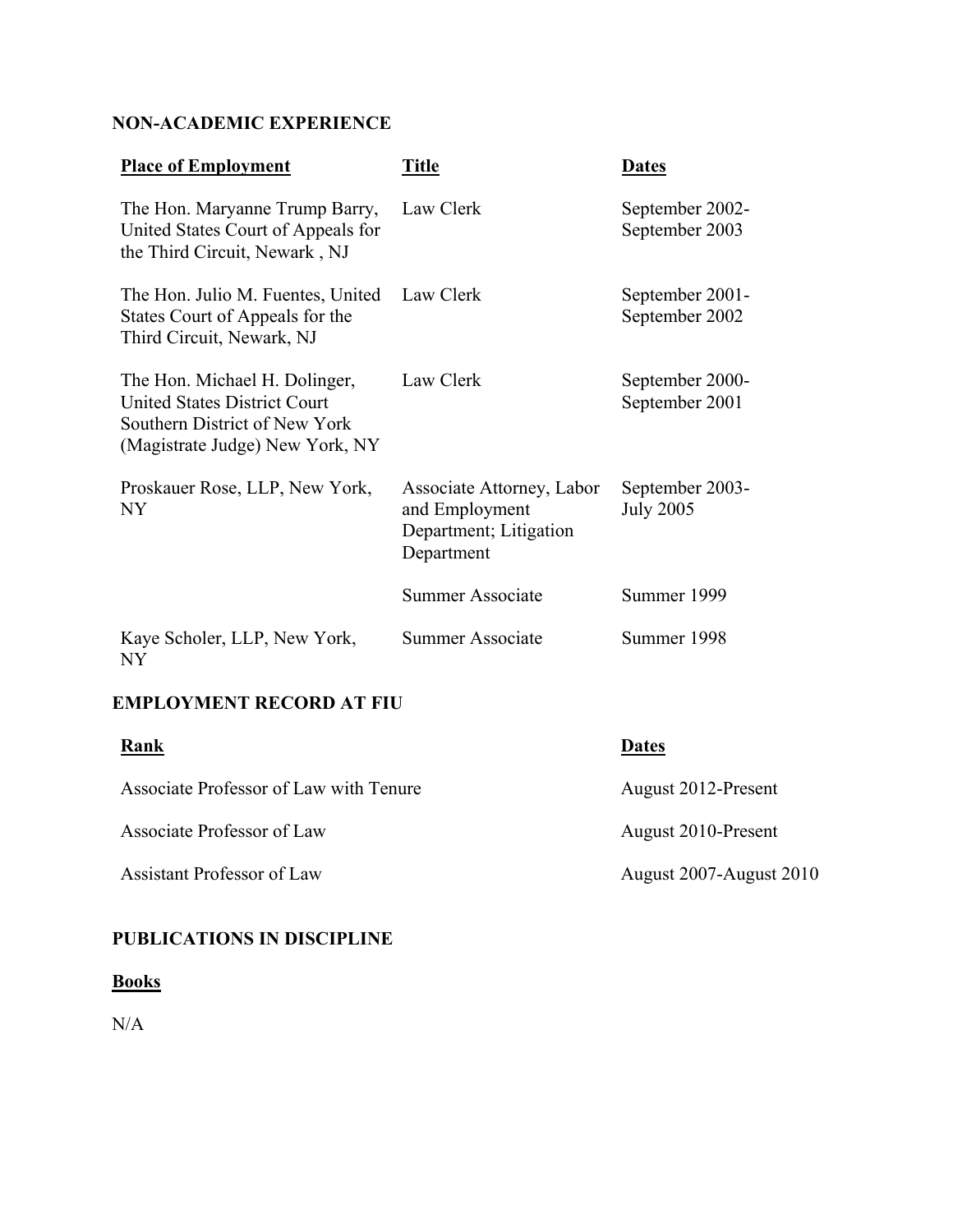#### **Articles**

Kerri Lynn Stone, *Reality's Bite*, J. CIV. RTS. & ECON. DEV. (in press-forthcoming); NPR

Kerri Lynn Stone, *Lessons From The Dolphins/Incognito Saga*, 14 NEV. L.J. 723 (2014); NPR

Kerri Lynn Stone, *Teaching the Post-Sex Generation*, 58 ST. LOUIS U. L.J. 223 (2013); NPR

- Kerri Lynn Stone, *Floor to Ceiling: How Setbacks and Challenges to the Anti-Bullying Movement Pose Challenges to Employers Who Wish to Ban Bullying* 22 TEMP. POL. & CIV. RTS. L. REV. 355 (2013); NPR
- Kerri Lynn Stone, *Decoding Civility*, 28 BERKELEY J. GENDER L. & JUST. 185 (2013); NPR
- Kerri Lynn Stone, *Introduction to Symposium Issue*, 8 FIU. L. REV. 263 (2013); NPR
- Kerri Lynn Stone, *Taking in Strays: A Critique of the Stray Comments Doctrine in Employment Discrimination Law*, 77 MO. L. REV. 149 (2012); NPR
- Kerri Lynn Stone, *Shortcuts in Employment Discrimination Law*, 56 ST. LOUIS U. L.J. 111 (2011); NPR
- Kerri Lynn Stone*, "Sex" in the Classroom: Teaching Gender as a Core Value*, 36 OKLA. CITY U. L. REV. 537 (2011)
- Kerri Lynn Stone*, Foreword*, 5 FIU L. REV. 341 (2011); NPR
- Kerri Stone, *Substantial Limitations: Reflections on the Americans with Disabilities Act Amendments Act*, 14 N.Y.U. J. LEGIS. & PUB. POL'Y 509 (2011); NPR
- Kerri Lynn Stone, *Clarifying Stereotyping*, 59 U. KAN. L. REV. 591 (2011); NPR
- Kerri Lynn Stone, *Ricci Glitch: The Unexpected Appearance of Transferred Intent in Title VII*, 55 LOY. L. REV. 751 (2009); NPR
- Kerri Lynn Stone, *From Queen Bees and Wanna-Bees to Worker-Bees: Why Gender Considerations Should Inform the Emerging Law of Workplace Bullying*, 65 N.Y.U. ANN. SURV. AM. L. 35 (2009); NPR
- Kerri Lynn Stone, *Consenting Adults? Why Women Who Submit to Supervisory Sexual Harassment are Faring Better in Court than Those who Say No...and Why They Shouldn't*, 20 Yale J.L. & FEMINISM 25 (2008); NPR
- Kerri Lynn Stone, *License to Harass: Holding Defendants Accountable for Retaining Recidivist Harassers*, 41 AKRON L. REV. 1059 (2008); NPR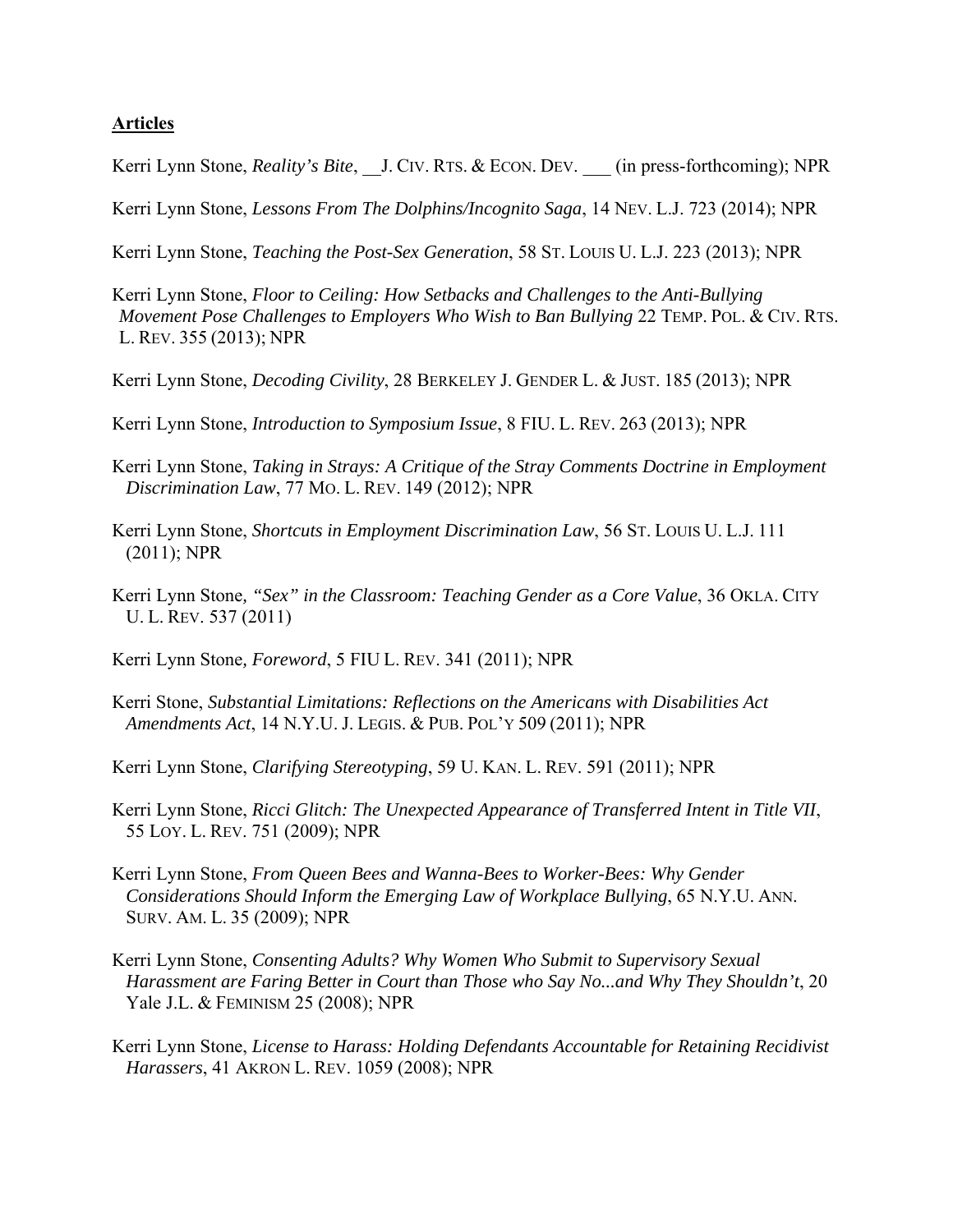Kerri Lynn Stone, *The Politics of Deference and Inclusion: Toward a Uniform Framework for the Analysis of 'Fundamental Alteration' under the ADA*, 58 HASTINGS L.J. 1241 (2007); NPR

Kerri Lynn Stone, *From Pig in a Parlor to Boar in a Boardroom: Why Ellerth Isn't Working and How Other Ideological Models Can Help Reconceptualize the Law of Sexual Harassment*, 8 COLUM J. GENDER & L. 303 (1999) (published as Kerri Lynn Bauchner); NPR

#### **Proceedings**

N/A

## **Chapters in Books**

- Valentina Bruk-Lee, Deborah Albert, Kerri Lynn Stone, Chapter 4.3: *Breastfeeding and the Working Mom: The Impact of Organizational Policy on Women's Well-Being*, in WORK AND THE TRANSITION TO MOTHERHOOD: RESEARCH PERSPECTIVES, eds. Christiane Spitzmueller & Russell Matthews (Springer Publishing, 2015) (in press)
- Kerri Lynn Stone, *The So-Called Equal Opportunity Bully's Effect on Women in the Workplace*, in GENDER AND THE DYSFUNCTIONAL WORKPLACE, eds. S. Fox & T. Lituchy (Edward Elgar Publishing, 2012)
- Kerri Lynn Stone, *Bullying in Higher Education and the Law*, in BULLYING IN HIGHER EDUCATION, ed. J. Lester (Routledge Publishing, 2012)

#### **Government Reports or Monographs**

N/A

#### **Book Reviews**

Kerri Lynn Stone, Book Review of THE ROPE, THE CHAIR AND THE NEEDLE: CAPITAL PUNISHMENT IN TEXAS 1923-1990 by James W. Marquart, Sheldon Ekland-Olson and Jonathan R. Sorenson. Austin, Texas: (University of Texas Press, 1998). 31 N.Y.U. J. INT'L L. & POL. 952-955 (1999) (published as Kerri Lynn Bauchner); NPR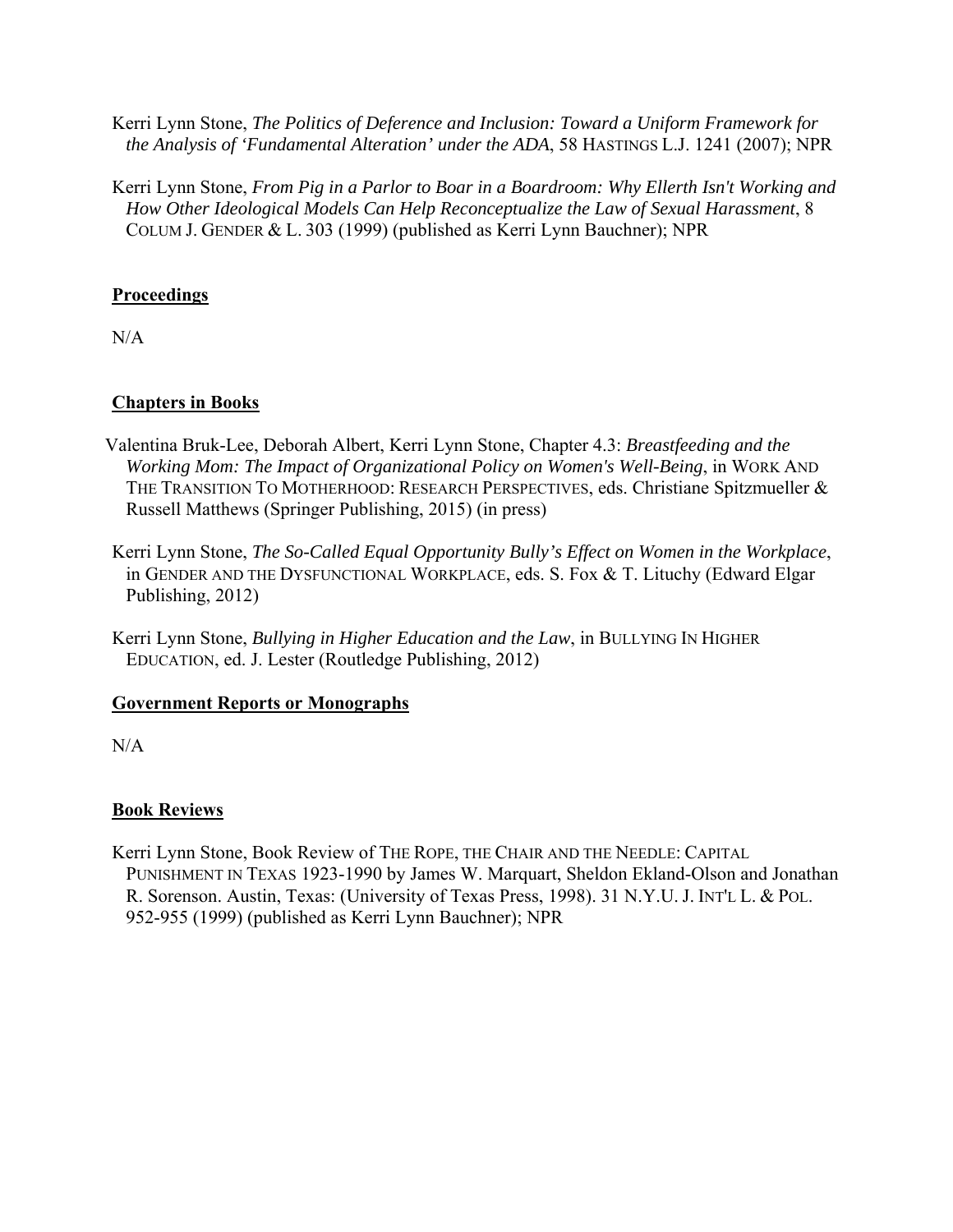#### **OTHER PUBLICATIONS**

Contributing Author, Amicus Brief in Glatt v. Searchlight Pictures, 13-4478-cv (filed August, 2015)

Kerri Stone, *Reaching Outside the Box to Ensure Equal Opportunity*, JOTWELL (April 8, 2015) (reviewing Kimani Paul-Emile, *Beyond Title VII: Rethinking Race, Ex-Offender Status, and Employment Discrimination*, 100 **Va. L. Rev.** 893 (2014)), http://worklaw.jotwell.com/reachingoutside-the-box-to-ensure-equal-opportunity/.

- Kerri Lynn Stone, *Stone on Sex Discrimination and Professional Sports*, PRAWFSBLAWG, September 22, 2014, http://prawfsblawg.blogs.com/prawfsblawg/2014/09/stone-on-sexdiscrimination-and-professional-sports.html
- Kerri Lynn Stone, *Fundamentally at Odds: is the Sex Industry Compatible with the Mandates of Title VII?* (reviewing Lua Kamál Yuille, *Sex in the Sexy Workplace*, 9 Nw. J.L. & Soc. Pol'y 88 (2013), JOTWELL: WORKLAW, March 14, 2014, http://worklaw.jotwell.com/2014/03/
- Kerri Lynn Stone, Why Does It Take a Richie Incognito for Us to Start Talking About Bullying? Huffington Post-Miami, November 16, 2013, http://www.huffingtonpost.com/kerri-lstone/post\_6167\_b\_4276891.html
- Kerri Lynn Stone, *A Fresh Look at Dukes* (reviewing Natalie Bucciarelli Pedersen*, The Hazards of Dukes: The Substantive Consequences of a Procedural Decision,* 44 U. Tol. L. Rev. 123 (2012)), JOTWELL: WORKLAW, July 15, 2013, http://worklaw.jotwell.com/a-fresh-look-atdukes-2/
- Kerri Lynn Stone, *Documenting What Really Goes on in the Workplace* (reviewing Emily A. Leskinen, Lilia M. Cortina, and Dana B. Kabat, *Gender Harassment: Broadening our Understanding of Sex-Based Harassment at Work*, 35 Law & Hum. Behav. 25 (2011)), JOTWELL: WORKLAW, April 9, 2012, http://worklaw.jotwell.com/documenting-what-reallygoes-on-in-the-workplace/

Kerri Lynn Stone, *Perfect Makes Practice*, PRAWFSBLAWG, November 13, 2011, http://prawfsblawg.blogs.com/prawfsblawg/2011/11/perfect-makes-practice.html

- Kerri Lynn Stone, *A New Twist on Customer Preference and Employment Discrimination*, PRAWFSBLAWG, June 15, 2011, http://prawfsblawg.blogs.com/prawfsblawg/2011/06/a-newtwist-on-customer-preference-and-employment-discrimination.html
- Kerri Lynn Stone, *Surveying the Damage* (reviewing Susan Grover and Kimberley Piro, *Consider the Source: When the Harasser is the Boss*, 79 FORDHAM L. REV. 499 (2010)), JOTWELL: WORKLAW, March 17, 2011, http://worklaw.jotwell.com/surveying-the-damage/

Kerri Lynn Stone, *Are we Post-Gender?,* PRAWFSBLAWG, February 28, 2011, http://prawfsblawg.blogs.com/prawfsblawg/2011/02/are-we-post-gender.html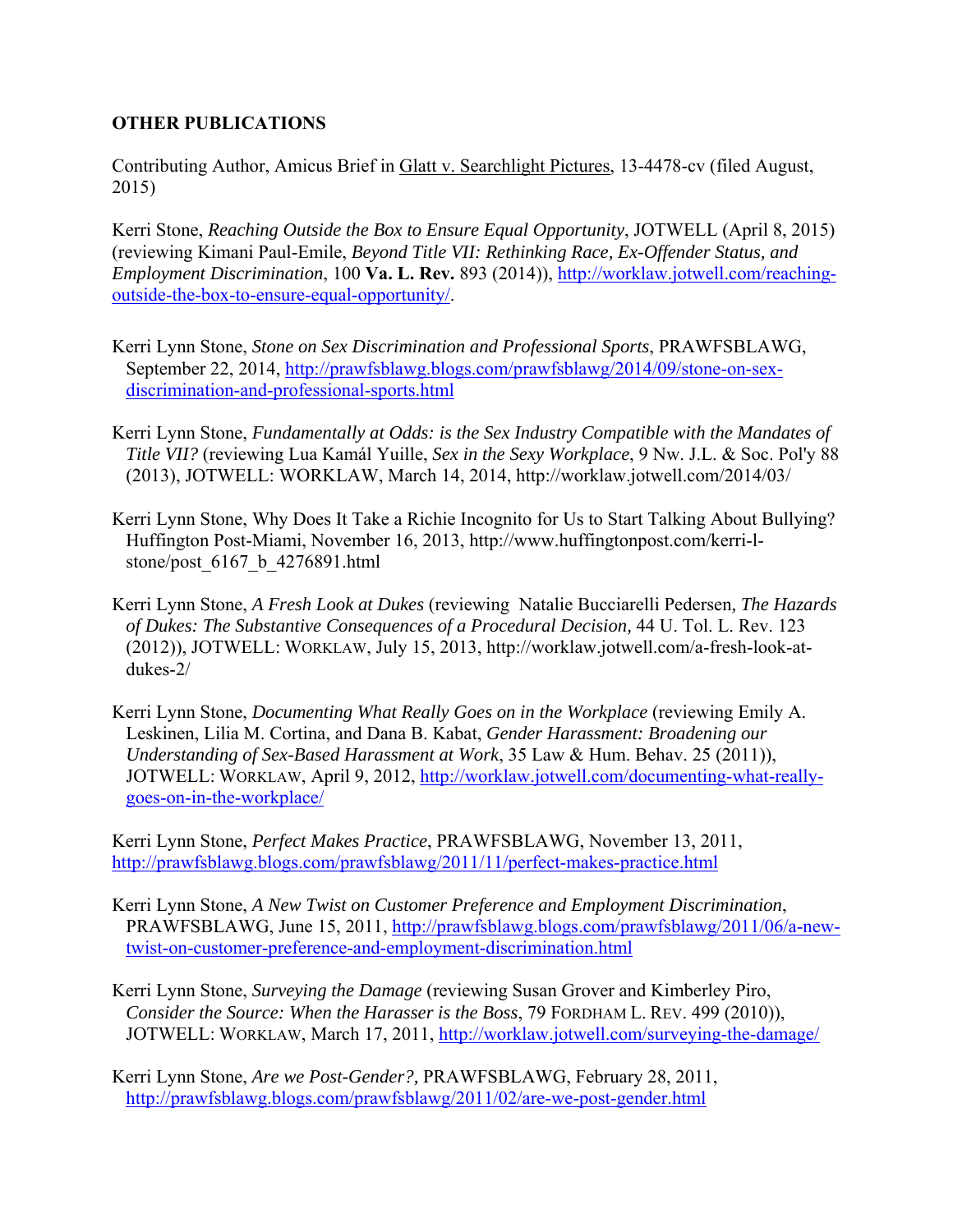Kerri Lynn Stone, *Troubling Judicial Trend: Federal Court Hostility to Employment Discrimination Claims*, ACS BLOG (Nov. 11, 2010), http://www.acslaw.org/acsblog/all/professor-kerri-l.-stone

- Kerri Lynn Stone, *Do Questions About Drug Treatment and Counseling or Certain Open-Ended Queries Made in the Course of Employee Background Investigations Violate Federal Contract Employees' Constitutional Right to Informational Privacy?*, 37 PREVIEW U.S. SUPREME COURT CASES (Oct. 2010)
- Kerri Lynn Stone, *Policing the New Frontier* (reviewing Danielle Citron, *Law's Expressive Value in Combating Cyber Gender Harassment*, 108 MICH. LAW REV. 373 (2009)), JOTWELL: WORKLAW (July 15, 2010), http://worklaw.jotwell.com/policing-the-new-frontierof-workplace-discrimination/
- Kerri Lynn Stone, *Who Can Decide Issues of Collective Bargaining Agreement Formation? Who Can be Sued under the LMRA for Tortious Interference*, 37 PREVIEW U.S. SUPREME COURT CASES (January 2010)
- Kerri Lynn Stone, *Important Employment Discrimination Cases from 2009: Summaries of* Ricci v. DeStefano*,* 129 S. Ct. 2658 (2009); AT & T Corp. v. Hulteen*,* 129 S. Ct. 1962 (2009), AALS Employment Discrimination Newsletter (December 2009)
- Kerri Lynn Stone, *Ricci Glitch*, PRAWFSBLAWG, July 6, 2009, http://prawfsblawg.blogs.com/prawfsblawg/2009/07/ricci-glitch.html
- Aaron Schindel, Kerri Lynn Stone, *Political Speech on the Job*, published in the "Outside Counsel" column of THE NEW YORK LAW JOURNAL, September 30, 2004
- Kerri Lynn Stone, *Crafting a Uniform and Expansive Definition for the Term "Adverse Employment Action" in Retaliation Cases*, 36, BUS. L. REV. (North Atlantic Regional Business Law Association 37-55 (published as Kerri Lynn Bauchner)

#### **PRESENTED PAPERS AND LECTURES**

| Presentation                     | Venue                       | <b>Dates</b>  |
|----------------------------------|-----------------------------|---------------|
| Discussion on Baseball and Law,  | Southeastern Association of | July 27, 2015 |
| Law and Baseball                 | Law Schools Annual Meeting, |               |
| (Invited Discussion Participant) | Boca Raton, Florida         |               |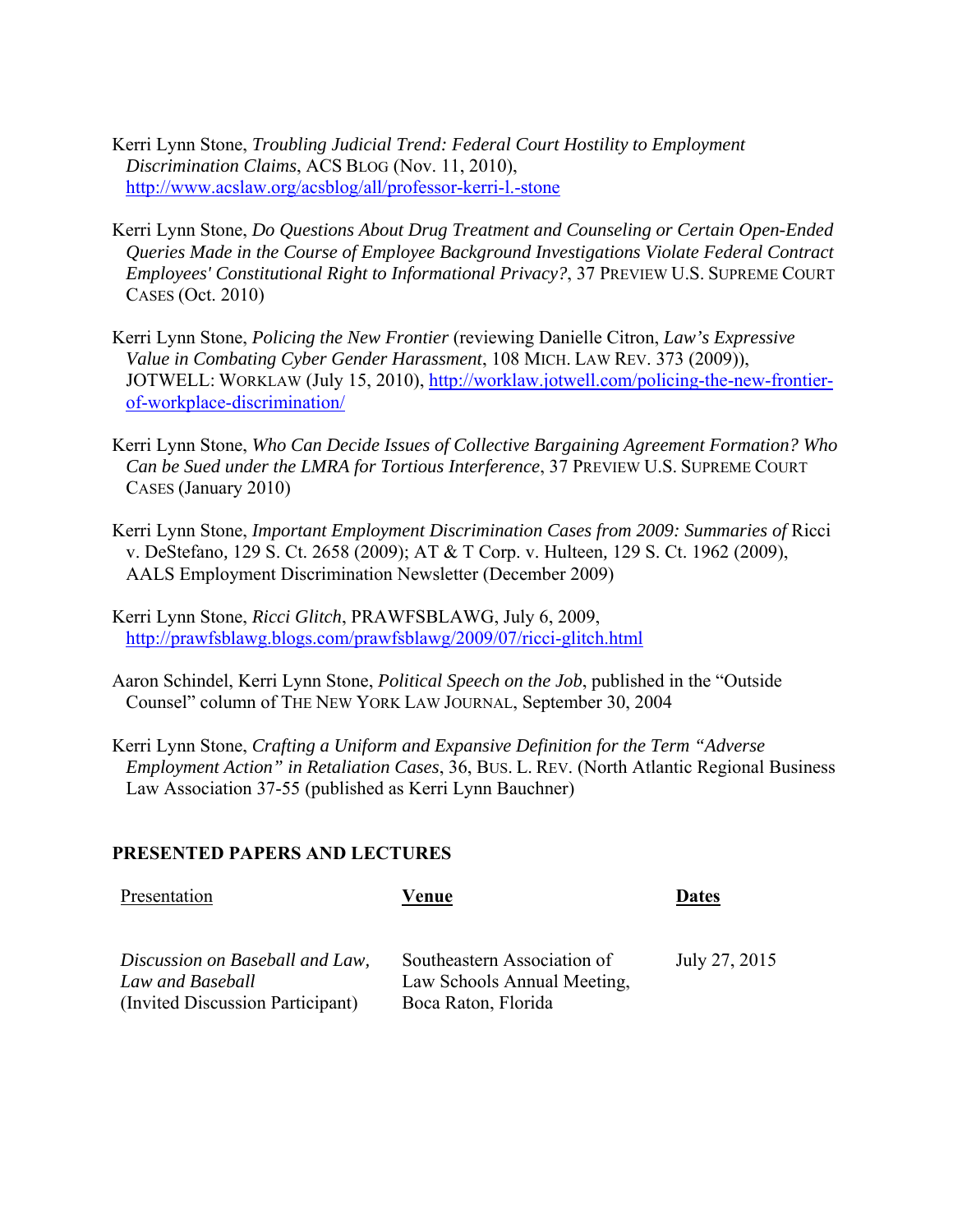| Discussion on Reemerging Issues<br>of Appearance Discrimination in<br>the Workplace<br>(Invited Discussion Participant)                                      | Southeastern Association of<br>Law Schools Annual Meeting,<br>Boca Raton, Florida    | July 30, 2015  |
|--------------------------------------------------------------------------------------------------------------------------------------------------------------|--------------------------------------------------------------------------------------|----------------|
| Workshop on Labor and<br><b>Employment Law-New Voices</b><br>(Invited Discussant/Commentator)                                                                | Southeastern Association of<br>Law Schools Annual Meeting,<br>Boca Raton, Florida    | July 31, 2015  |
| <b>FIU Diversity Week Workshop</b><br>Panel, Business Diversity: Seizing<br>the Opportunity<br>(Invited Panelist)                                            | FIU College of Law, Miami, FL                                                        | April 6. 2015  |
| Discussion on Workplace Bullying<br>(Invited Discussion Participant)                                                                                         | Southeastern Association of Law<br>Schools Annual Meeting, Amelia<br>Island, Florida | August 3, 2014 |
| Making the Most of Your Visiting<br>Assistant Professorship (Invited<br>Panelist)                                                                            | Southeastern Association of Law<br>Schools Annual Meeting, Amelia<br>Island, Florida | August 3, 2014 |
| The Broward County Crime<br>Commission's Conference on<br>Adult Bullying, "The Ignored<br>Epidemic" (Invited Speaker)                                        | Deerfield Beach Doubletree,<br>Deerfield Beach, Florida                              | July 24, 2014  |
| FIU Diversity Week Roundtable on<br><b>Teaching Topics that Deal with</b><br>Sexual Orientation (Featured<br>Panelist)                                       | FIU College of Law, Miami, FL                                                        | April 3, 2014  |
| <b>American Bar Association</b><br>Webinar on Workplace Bullying<br>(Featured Panelist)                                                                      | Internet ABA Webinar                                                                 | March 11, 2014 |
| <i>The Future of Title VII</i> (Invited<br>Discussion Participant)                                                                                           | Southeastern Association of Law<br>Schools Annual Meeting, Palm<br>Beach, Florida    | August 5, 2013 |
| <b>Floor to Ceiling: How Setbacks</b><br>and Challenges to the Anti-<br><b>Bullying Movement Pose</b><br>Challenges to Employers Who<br>Wish to Ban Bullying | University of Miami Faculty<br>Workshop Series, Miami, Florida                       | April 19, 2013 |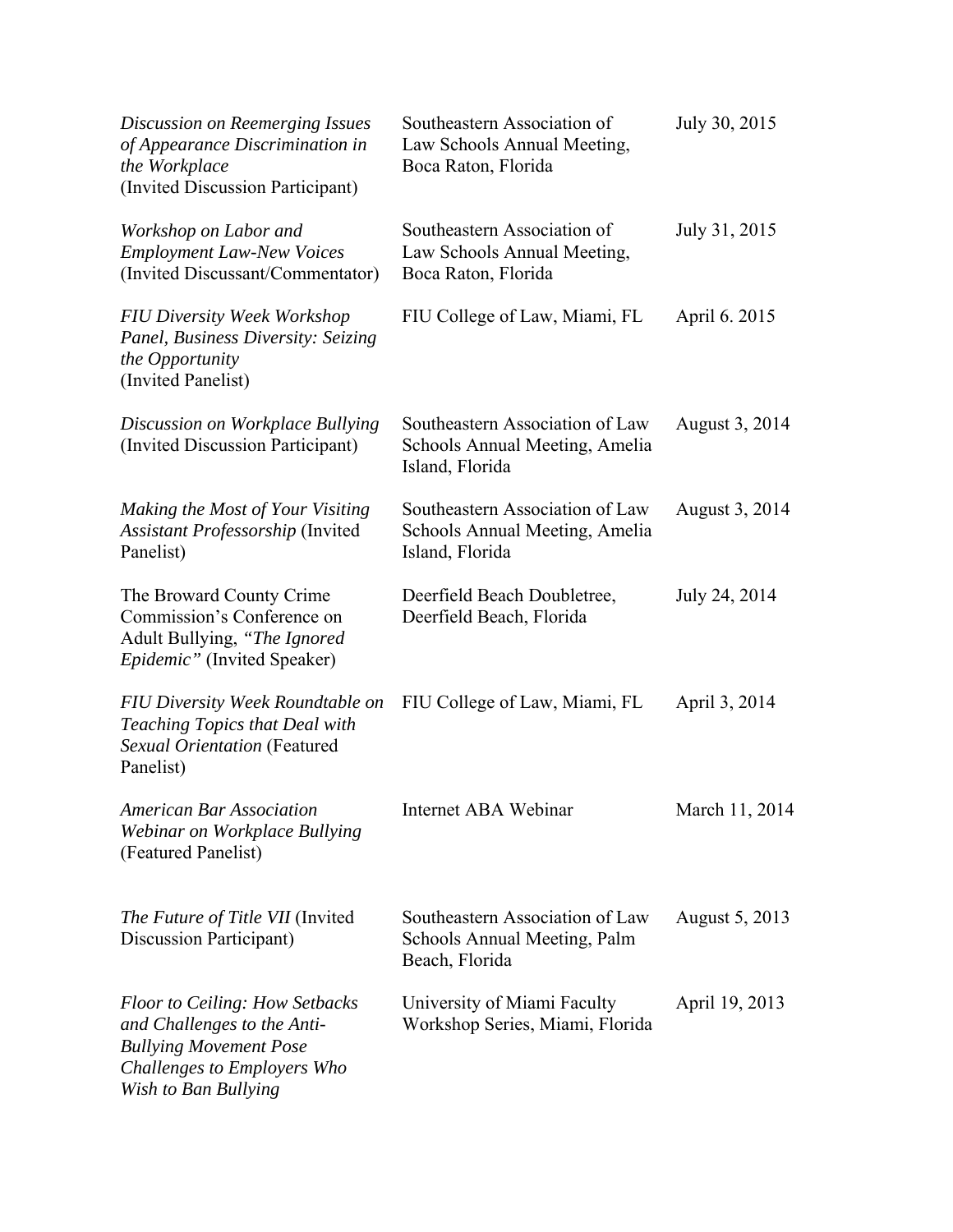| Introduction: Minding the Gap                                                                                                                                 | Florida International University<br>Law Review Symposium, Miami,<br>Florida                                                         | March 1, 2013     |
|---------------------------------------------------------------------------------------------------------------------------------------------------------------|-------------------------------------------------------------------------------------------------------------------------------------|-------------------|
| <b>Floor to Ceiling: How Setbacks</b><br>and Challenges to the Anti-<br><b>Bullying Movement Pose</b><br>Challenges to Employers who<br>Wish to Ban Bullying, | Temple University School of Law<br>Symposium "Bullying:<br>Redefining Boundaries,<br>Responsibility," Philadelphia,<br>Pennsylvania | February 23, 2013 |
| Teaching the Post-Sex Generation                                                                                                                              | Saint Louis University Annual<br>Law Review Symposium on<br>Teaching, Saint Louis, Missouri                                         | February 15, 2013 |
| Gender Issues in the Legal<br>Profession: Global Perspectives<br>(Panelist)                                                                                   | Florida International University<br>College of Law Hosted Panel<br>Discussion (with distinguished<br>women judges and scholars)     | November 6, 2012  |
| How Social Media Achieves What<br>the Law Sometimes Can't                                                                                                     | <b>American Constitution Society</b><br>Lunchtime Series Lecture, Florida<br>International University, Miami,<br>Florida            | September 7, 2011 |
| Decoding Civility                                                                                                                                             | University of West Virginia<br>College of Law Faculty<br>Workshop, Morgantown, West<br>Virginia                                     | August 29, 2011   |
| Decoding Civility                                                                                                                                             | Southeastern Association of Law<br>Schools Annual Meeting, Hilton<br>Head, South Carolina                                           | July 29, 2011     |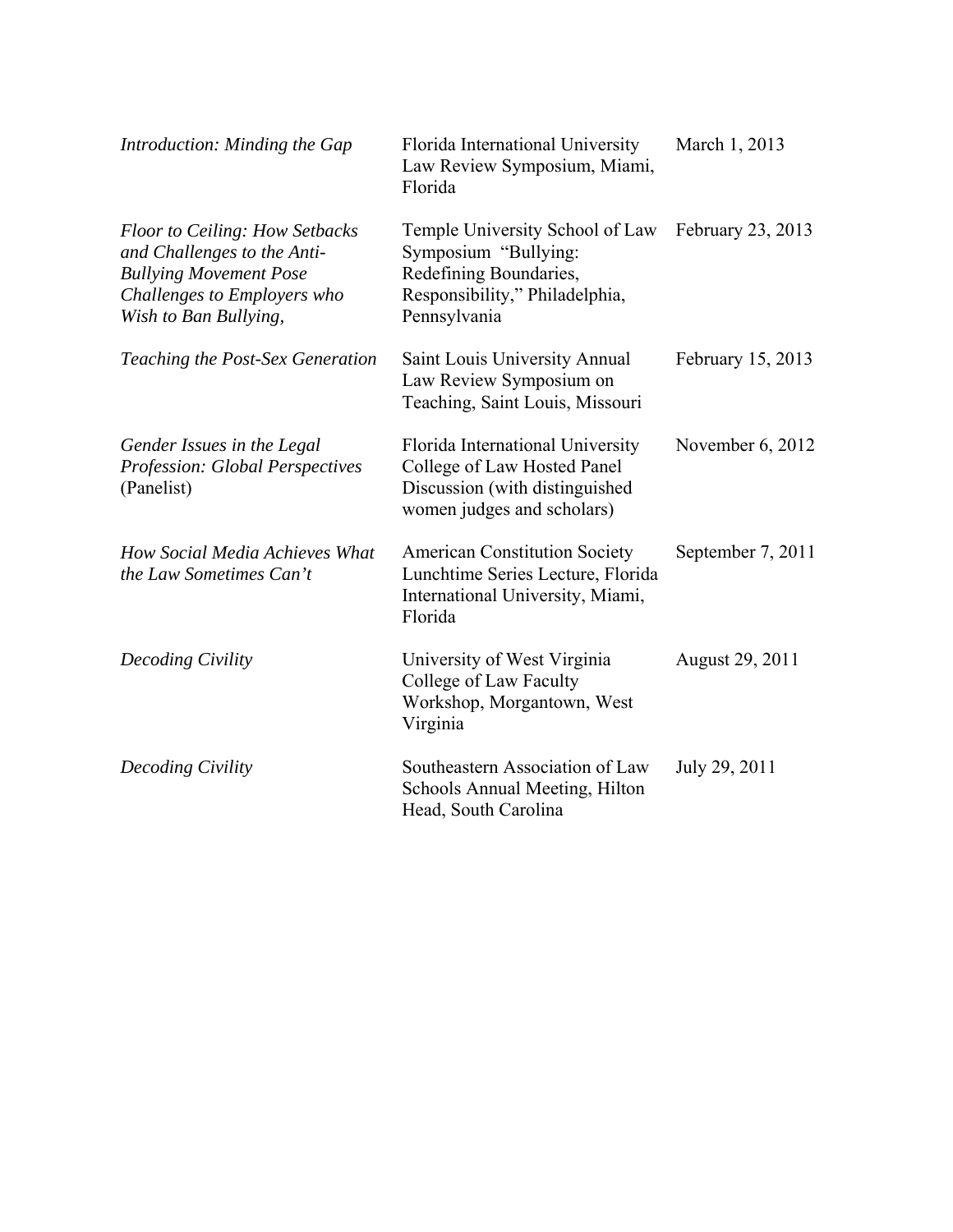| Gender Discrimination and the<br>Emerging law of Workplace<br><b>Bullying</b>                                                                             | Interdisciplinary Symposium<br>"Understanding the Abusive<br>Workplace: A multi-faceted<br>discussion of science, practice,<br>and Law," at the American<br>Psychological Association's<br>Work, Stress, and Health<br>Conference, Orlando, Florida | May 22, 2011       |
|-----------------------------------------------------------------------------------------------------------------------------------------------------------|-----------------------------------------------------------------------------------------------------------------------------------------------------------------------------------------------------------------------------------------------------|--------------------|
| Professionalism and Preparing<br><b>Oneself to Attend Law School</b>                                                                                      | Florida International University's<br>Phi Alpha Delta undergraduate<br>law society, Miami, Florida                                                                                                                                                  | January 18, 2011   |
| 'Sex' in the Classroom: Teaching<br>Gender as a Core Value in<br>Contracts (Selected for<br>presentation and publication from<br>an AALS Call for Papers) | Association of American Law<br>Schools Annual Meeting, San<br>Francisco, California (Sponsored<br>by the AALS Section on Women<br>in Legal Education)                                                                                               | January 5, 2011    |
| Are Judge-Made Shortcuts to<br><b>Summary Judgment Short-</b><br>Circuiting Anti-Discrimination<br>Law?                                                   | Fifth Annual Labor and<br>Employment Scholars' Forum,<br>Seton Hall University School of<br>Law in Newark, New Jersey                                                                                                                               | October 22, 2010   |
| Are Judge-Made Shortcuts to<br><b>Summary Judgment Short-</b><br>Circuiting Anti-Discrimination<br>Law?                                                   | FIU Faculty Workshop, Miami,<br>Florida                                                                                                                                                                                                             | October 12, 2010   |
| <b>Shifting Paradigms: Court</b><br><b>Confusion About Supervisors'</b>                                                                                   | Labor and Employment Law<br>Colloquium, Washington<br>University School of Law and St.<br>Louis University School of Law,<br>St. Louis,<br>Missouri                                                                                                 | September 24, 2010 |
| Professionalism and Working with<br><i>Clients</i>                                                                                                        | Rosemary Barkett Appellate Inn<br>of Court meeting, convened at the<br>University of Miami School of<br>Law, Miami. Florida                                                                                                                         | September 17, 2010 |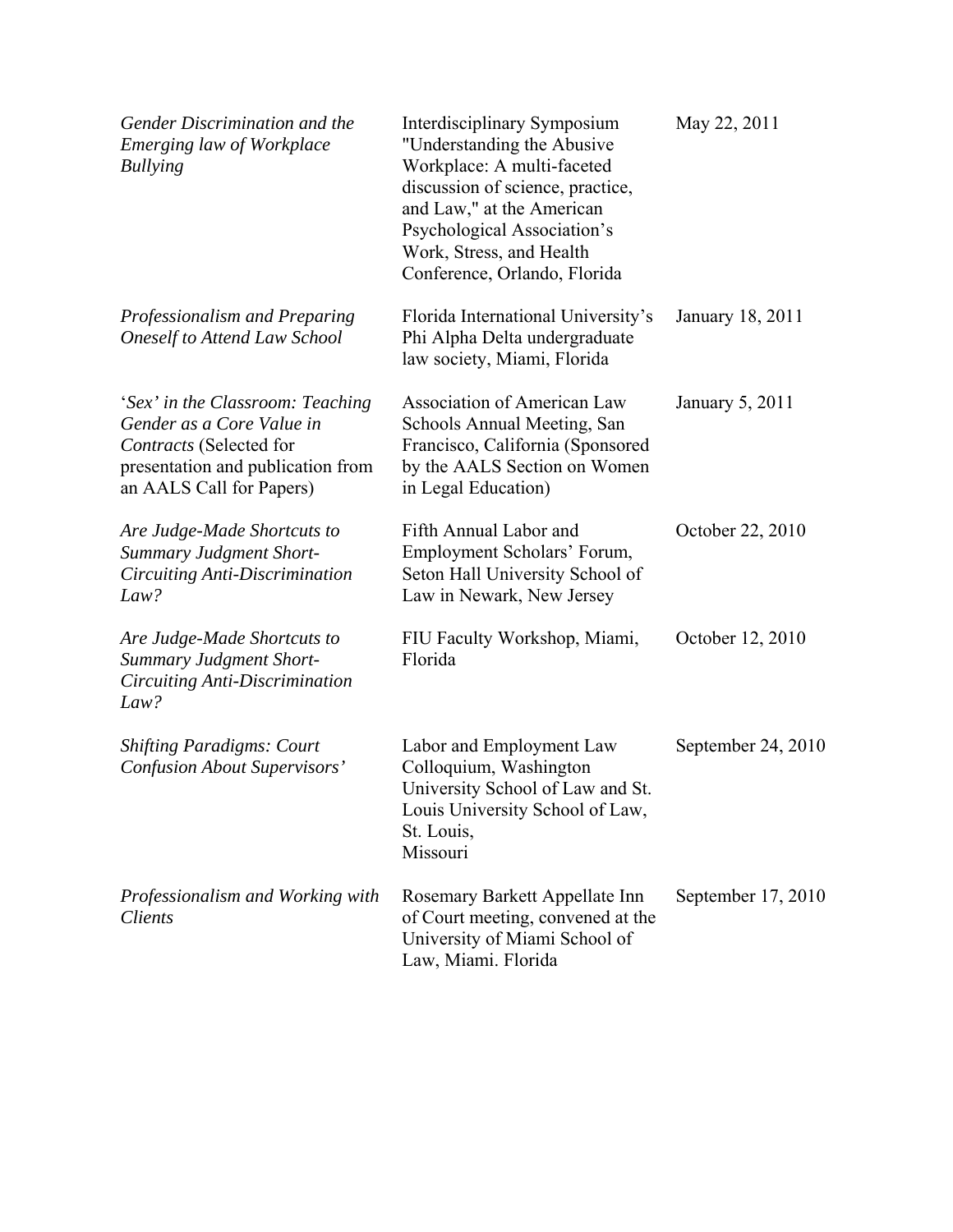| <b>Substantial Limitations:</b><br>Reflections on the Americans with<br>Disabilities Act Amendments Act"<br>on a panel entitled "Disability<br>Discrimination 20 Years After the<br>Americans with Disabilities Act" | Southeastern Association of Law<br>Schools Annual Meeting, Palm<br>Beach, Florida                                                                                                                                                                                           | July 31, 2010     |
|----------------------------------------------------------------------------------------------------------------------------------------------------------------------------------------------------------------------|-----------------------------------------------------------------------------------------------------------------------------------------------------------------------------------------------------------------------------------------------------------------------------|-------------------|
| From Queen Bees and Wanna-<br><b>Bees to Worker-Bees: How the</b><br>Law of Workplace Bullying is<br><b>Informed by Social Dynamics</b>                                                                              | "Law of Exclusion" seminar at<br>FIU College of Law, Miami<br>Florida                                                                                                                                                                                                       | February 24, 2010 |
| In Stereotypical Fashion: Is Price-<br>Waterhouse One Size Fits All?                                                                                                                                                 | FIU Faculty Workshop, Miami,<br>Florida                                                                                                                                                                                                                                     | October 20, 2009  |
| "Taking in Strays"? When is a<br>Stereotyped Comment a "Stray"<br><b>Comment under Price Waterhouse</b><br>v. Hopkins?                                                                                               | Fourth Annual Colloquium on<br>Current Scholarship in Labor and<br>Employment Law, Seton Hall<br>University School of Law,<br>Newark, New Jersey                                                                                                                            | September 2009    |
| From Queen Bees and Wanna-<br>Bees to Worker-Bees: How the<br>Law of Workplace Bullying is<br><b>Informed by Social Dynamics</b>                                                                                     | Southeastern Association of Law<br>Schools Annual Meeting, Palm<br>Beach, Florida                                                                                                                                                                                           | August 2008       |
| Sex and Racial Discrimination:<br><b>Cutting Edge Developments</b>                                                                                                                                                   | 2008 Workshop on Employment<br>Law for Federal Judges,<br>sponsored by the Federal Judicial<br>Center and the Dwight D.<br>Opperman Institute of Judicial<br>Administration & The Center for<br>Labor and Employment Law at<br>the NYU School of Law, New<br>York, New York | March 2008        |

## **CREATIVE WORK**

N/A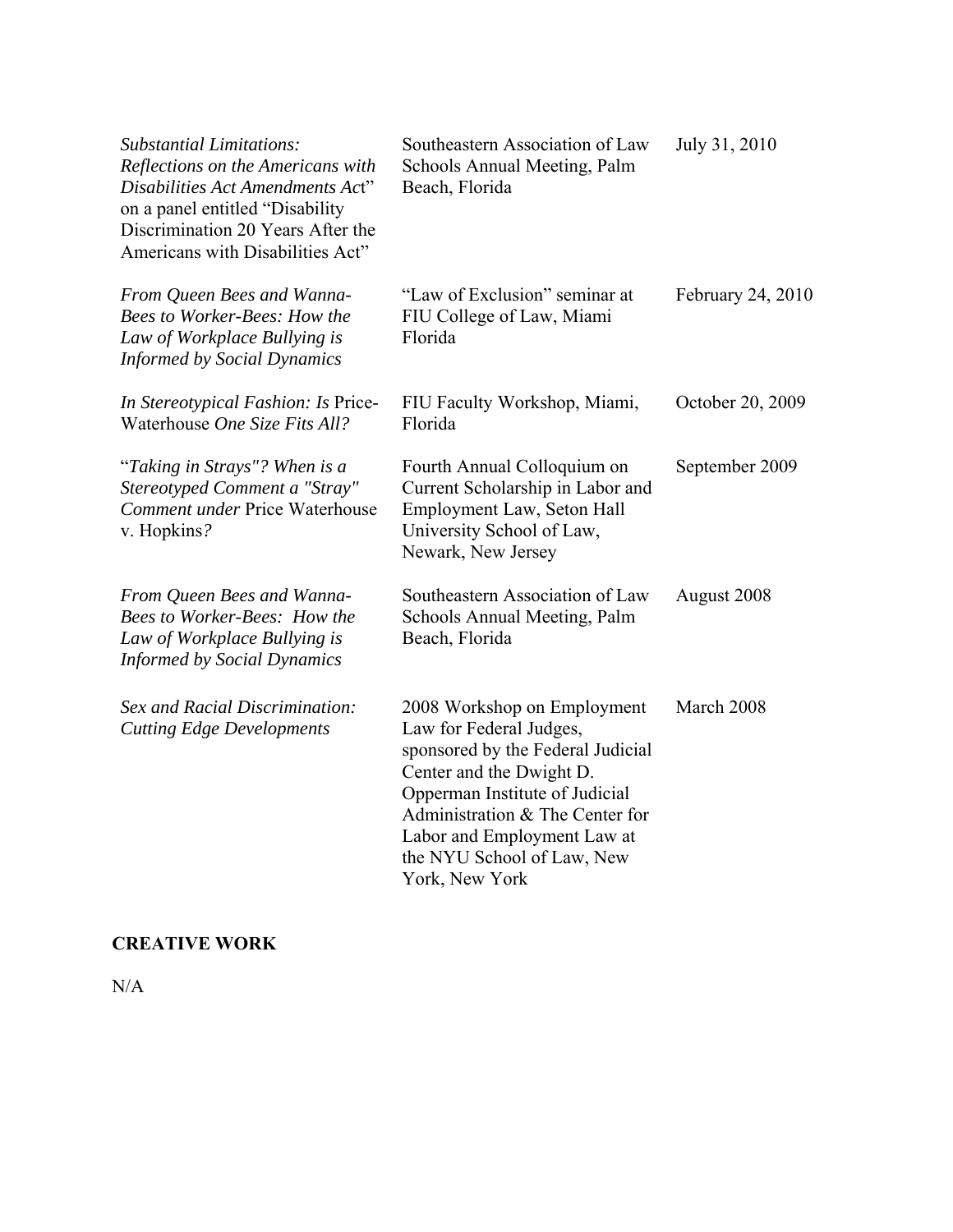#### **WORKS IN PROGRESS**

#### **Research in Progress**

Untitled Research on Microaggressions and Treatment Differentials in the Workplace

Long Essay on Paternity Leave and the Public Shaming of Employers

#### **FUNDED RESEARCH**

N/A

## **PROPOSALS SUBMITTED BUT NOT FUNDED**

N/A

## **PATENT DISCLOSURES, APPLICATIONS, AND AWARDS**

N/A

## **PROFESSIONAL HONORS, PRIZES, FELLOWSHIPS**

| Initial Fellow, U.S. Academy on Workplace Bullying, Mobbing, and Abuse            | 2014-Present |
|-----------------------------------------------------------------------------------|--------------|
| Fellow, Center for Labor and Employment Law, New York University<br>School of Law | 2008-Present |

#### **Department**

N/A

#### **School/College**

| FIU College of Law | <b>Summer Research Grant</b> | May 2014 |
|--------------------|------------------------------|----------|
| FIU College of Law | <b>Summer Research Grant</b> | May 2013 |
| FIU College of Law | <b>Summer Research Grant</b> | May 2012 |
| FIU College of Law | <b>Summer Research Grant</b> | May 2011 |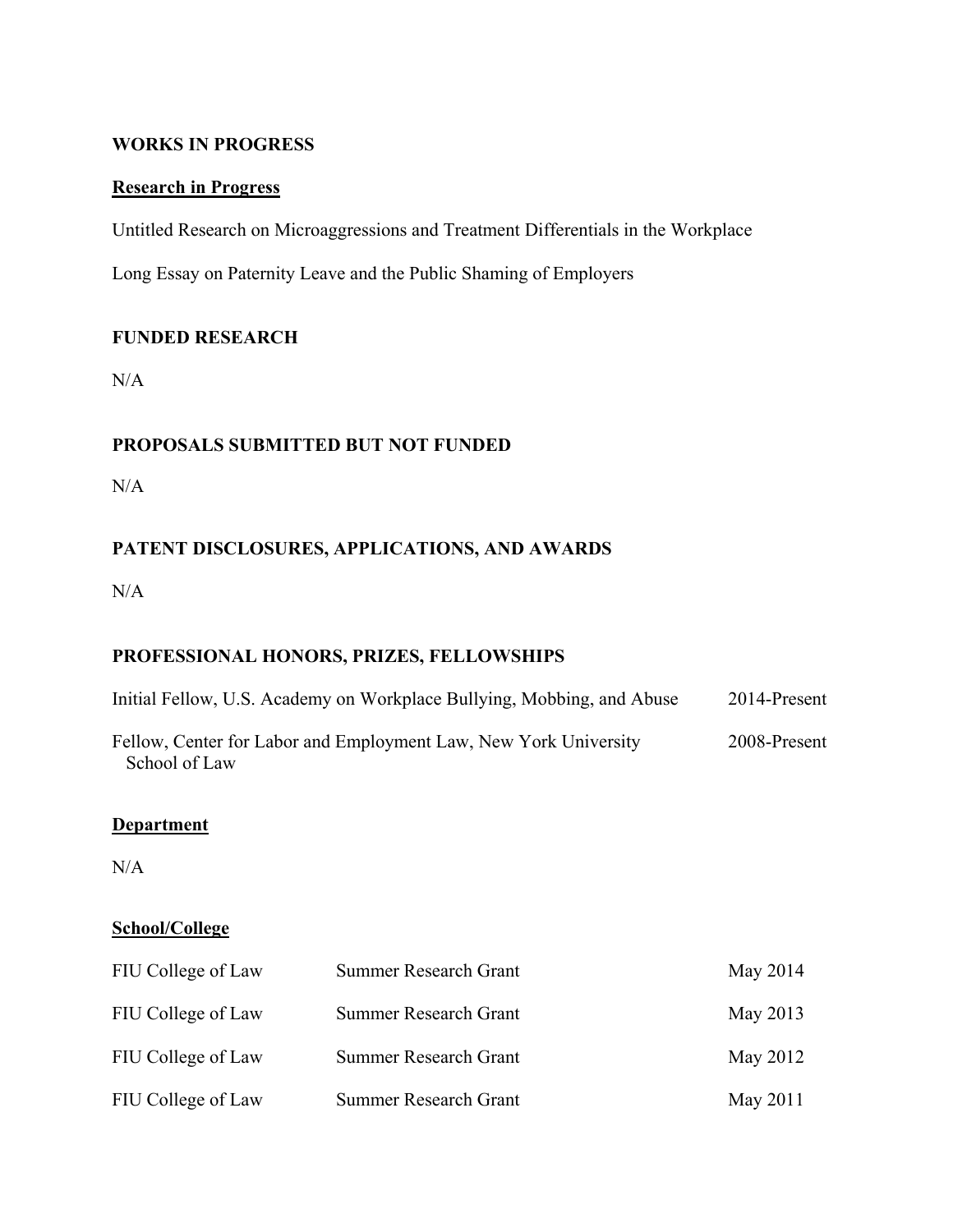| FIU College of Law                                                                                  | <b>Summer Research Grant</b>                                          | May 2010              |
|-----------------------------------------------------------------------------------------------------|-----------------------------------------------------------------------|-----------------------|
| FIU College of Law                                                                                  | <b>Summer Research Grant</b>                                          | <b>May 2009</b>       |
| FIU College of Law                                                                                  | <b>Summer Research Grant</b>                                          | <b>May 2008</b>       |
| FIU College of Law<br>Advocates                                                                     | Certificate of Appreciation from Board of                             | Nov. 2009             |
| FIU College of Law                                                                                  | Certificate of Appreciation from the FIU Law<br>Review                | May 2010              |
| <b>University</b>                                                                                   |                                                                       |                       |
| Florida International University Top Scholar Award                                                  | 2014                                                                  |                       |
| Florida International University Five Year Service Award                                            | 2012                                                                  |                       |
| Florida International University Operational Excellence Award                                       | 2008-2009                                                             |                       |
|                                                                                                     | OFFICES HELD IN PROFESSIONAL SOCIETIES                                |                       |
| Founding Member and Counselor (Vice President),<br>Rosemary Barkett Appellate American Inn of Court |                                                                       | 2009-Present          |
| Secretary of the AALS (Association of American<br>Law Schools) Section on Women in Legal Education  | 2012-13, 2014-Present                                                 |                       |
| Treasurer of the AALS (Association of American<br>Law Schools) Section on Women in Legal Education  |                                                                       | 2012-13, 2014-Present |
|                                                                                                     | <b>OTHER PROFESSIONAL ACTIVITIES AND PUBLIC SERVICE</b>               |                       |
|                                                                                                     | Southeastern Association of Law Schools Steering Committee Rep. (FIU) | Summer 2015           |
| <b>Association Of Law Schools</b>                                                                   | New Scholars Colloquia Mentor-Labor and Emploment, Southeastern       | Summer 2015           |
|                                                                                                     | Executive Committee Member of the AALS (Association of American       | 2011-2013             |

Law Schools) Section on Employment Discrimination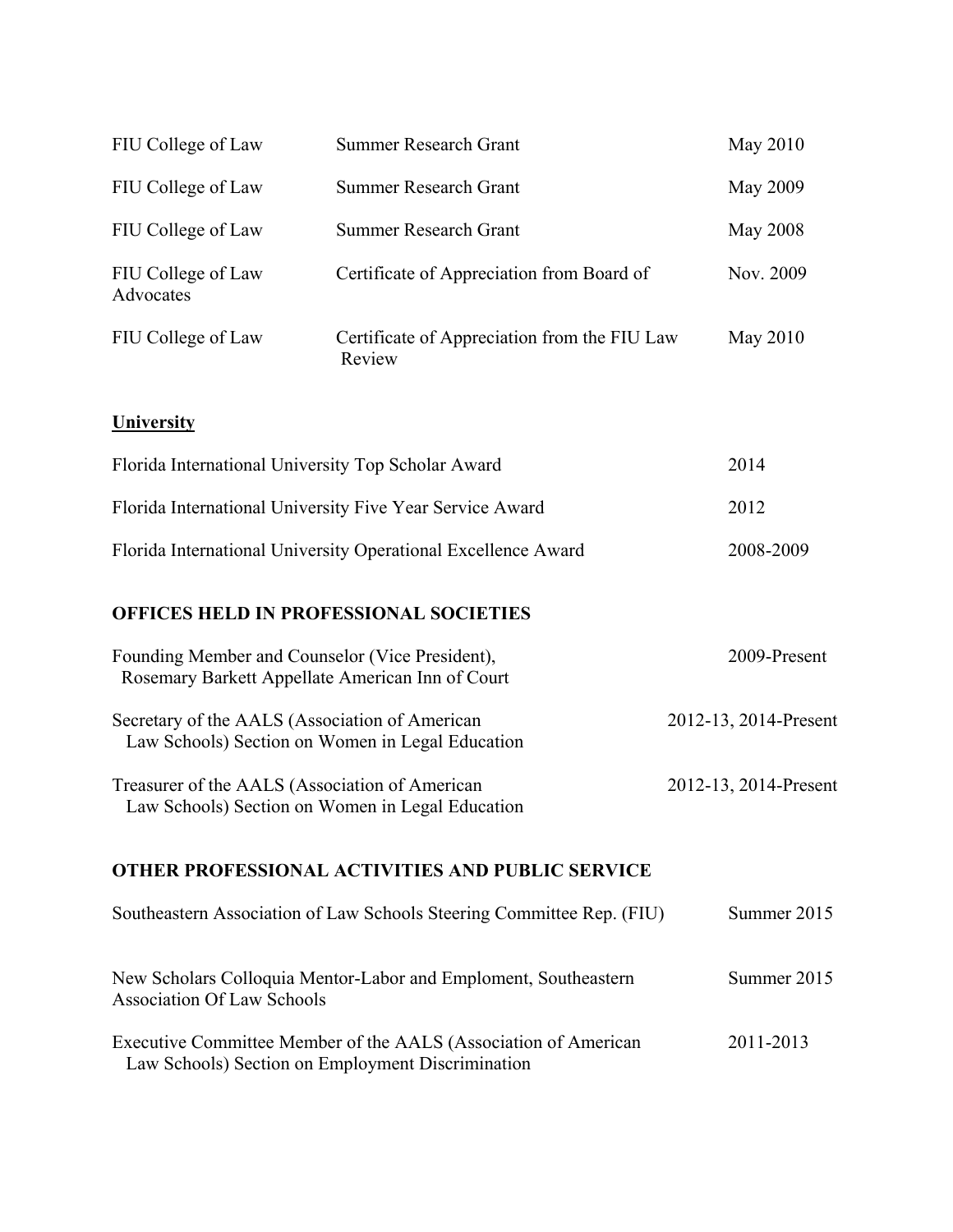| Member At-Large, Executive Committee AALS (Association of American<br>Law Schools) Section on Women in Legal Education                                                                                                                 | 2013-2014    |
|----------------------------------------------------------------------------------------------------------------------------------------------------------------------------------------------------------------------------------------|--------------|
| Worklaw Section Contributing Editor of JOTWELL<br>(online, peer-run "Journal of Things we Like Lots")                                                                                                                                  | 2009-Present |
| AALS Section on Women in Legal Education Chair of Lifetime Achievement<br>Award Committee (Chosen as part of group that traveled to Washington, DC<br>in December, 2012 to Present Justice Ruth Bader Ginsburg with inaugural<br>award | 2012-2013    |
| AALS Section on Women in Legal Education Newsletter Coordinator                                                                                                                                                                        | 2011-2012    |
| AALS Section on Women in Legal Education Mentoring Committee                                                                                                                                                                           | 2011-2012    |
| Moderator, Free Speech for Labor Forum sponsored by FIU College<br>of Law's ACS/ACLU Organization, & others, FIU College<br>of Law                                                                                                     | Feb. 2012    |
| Invited, month-long guest blogging stint on Prawfsblawg.com                                                                                                                                                                            | Nov. 2011    |
| PBS Program aired on WPBT Miami: "Issues". Interviewed about<br>workplace sexual harassment and Herman Cain. Taped November 8, 2011;<br>aired November 11, 2011 and November 13, 2011                                                  | Nov. 2011    |
| PBS Program aired on WPBT Miami: "Issues". Interviewed about<br>workplace bullying. Taped June 23, 2011; aired June 23, 2011 and<br>June 25, 2011                                                                                      | June 2011    |
| PBS Program aired on WPBT Miami: "Pulse". Panelist on topic<br>of political sex scandals (Panelist) Taped June 16, 2011; aired<br>June 19, 2011 and June 23, 2011.                                                                     | June 2011    |
| Moderator, Antidiscrimination initiatives panel (moderator) New York<br>University 62nd Annual Conference on Labor, sponsored by the Center<br>For Labor and Employment Law at the NYU School of Law                                   | June 2009    |
| Association of the Bar of the City of New York, Federal Legislation Committee                                                                                                                                                          | 2003-2005    |
| Member, Phi Alpha Delta                                                                                                                                                                                                                | 2009-Present |
| <b>Community Service</b>                                                                                                                                                                                                               |              |
| Member, Women's Committee, Big Brothers Big Sisters of Greater Miami                                                                                                                                                                   | 2007-Present |
| Member, Miracle Makers Event Planning Committee                                                                                                                                                                                        | 2009-2012    |
|                                                                                                                                                                                                                                        |              |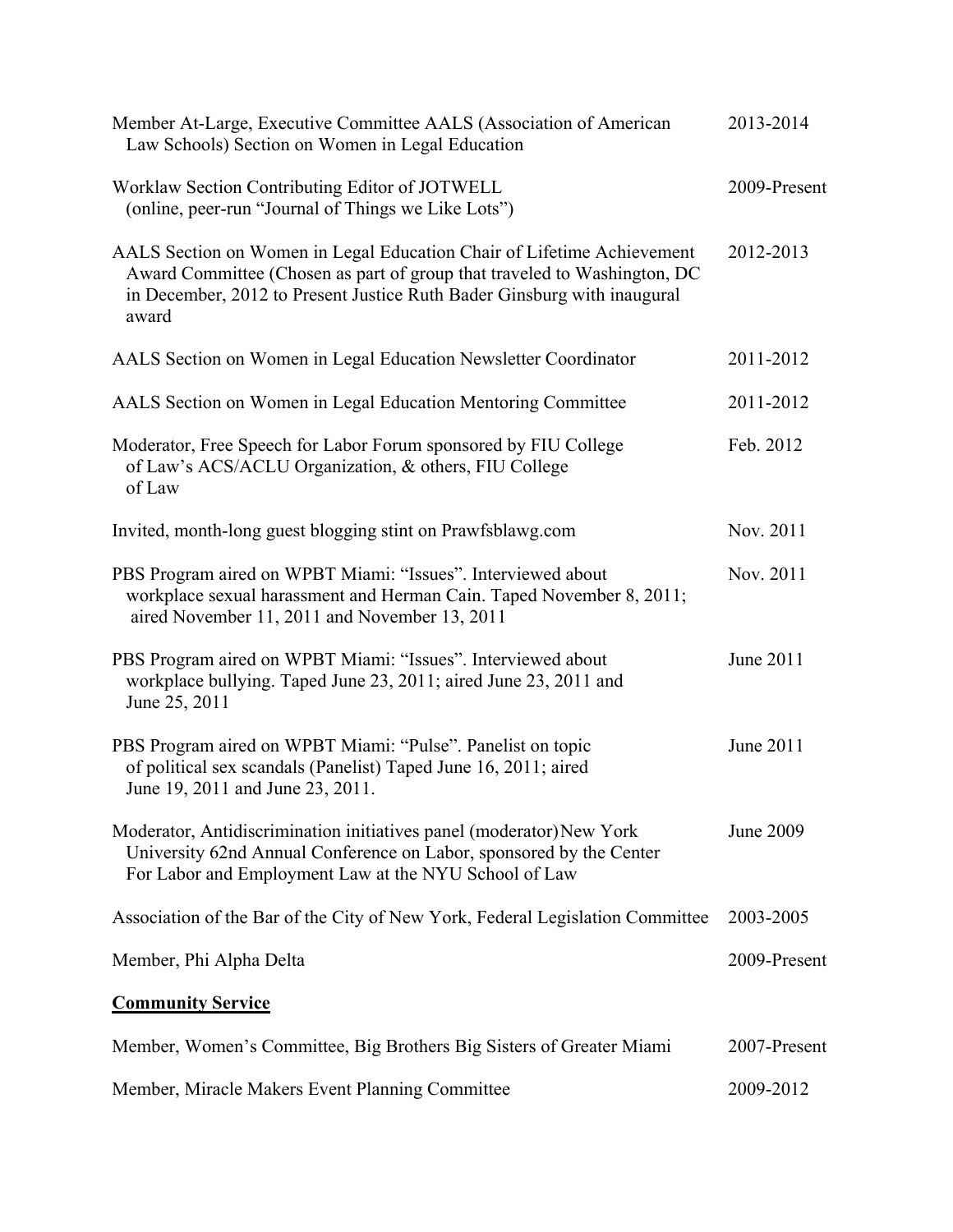# **University/College of Law Service**

| 2013 FIU Law Review Symposium: Minding the Gap (Organizer/Moderator)              | 2012-2013    |
|-----------------------------------------------------------------------------------|--------------|
| Florida International University Academic Policies and Personnel<br>Committee     | 2011-2012    |
| FIU College of Law Promotion and Tenure Committee, Member                         | 2012-Present |
| FIU College of Law Promotion and Tenure Committee, Subcommittee Chair             | 2012-2014    |
| 2010 FIU Symposium on Labor Law (Organizer/Moderator)                             | 2009-2010    |
| Faculty Placement Committee (Chair), FIU College of Law                           | 2009-2012    |
| Faculty Placement Committee (Member), FIU College of Law                          | 2012-Present |
| <b>Curriculum Committee Member</b>                                                | 2013-Present |
| Organizer of FIU Career Office Panel on Advice from Practitioners                 | April, 2014  |
| Host, "Lunch and Learn" Session on Careers/Classes in Labor and Employment<br>Law | April, 2014  |
| Volunteer Coach, FIU ABA Moot Court Team                                          | Feb. 2014    |
| Appointments Committee, FIU College of Law                                        | 2009-2011    |
| Admissions Committee, FIU College of Law                                          | 2008-2012    |
| Faculty Working Group on Classroom Culture and Professionalism                    | 2011-Present |
| Academic Support Committee, FIU College of Law                                    | 2007-2009    |
| Community Service Committee, FIU College of Law                                   | 2007-2008    |
| Strategic Planning Committee, FIU College of Law                                  | 2008-2009    |
| Faculty Advisor for Student Law Review Notes                                      | 2009-Present |
| <b>Faculty Mentor for Visiting Faculty</b>                                        | 2010-Present |
| Faculty Advisor: Jewish Law Students Association, FIU College of Law              | 2007-Present |